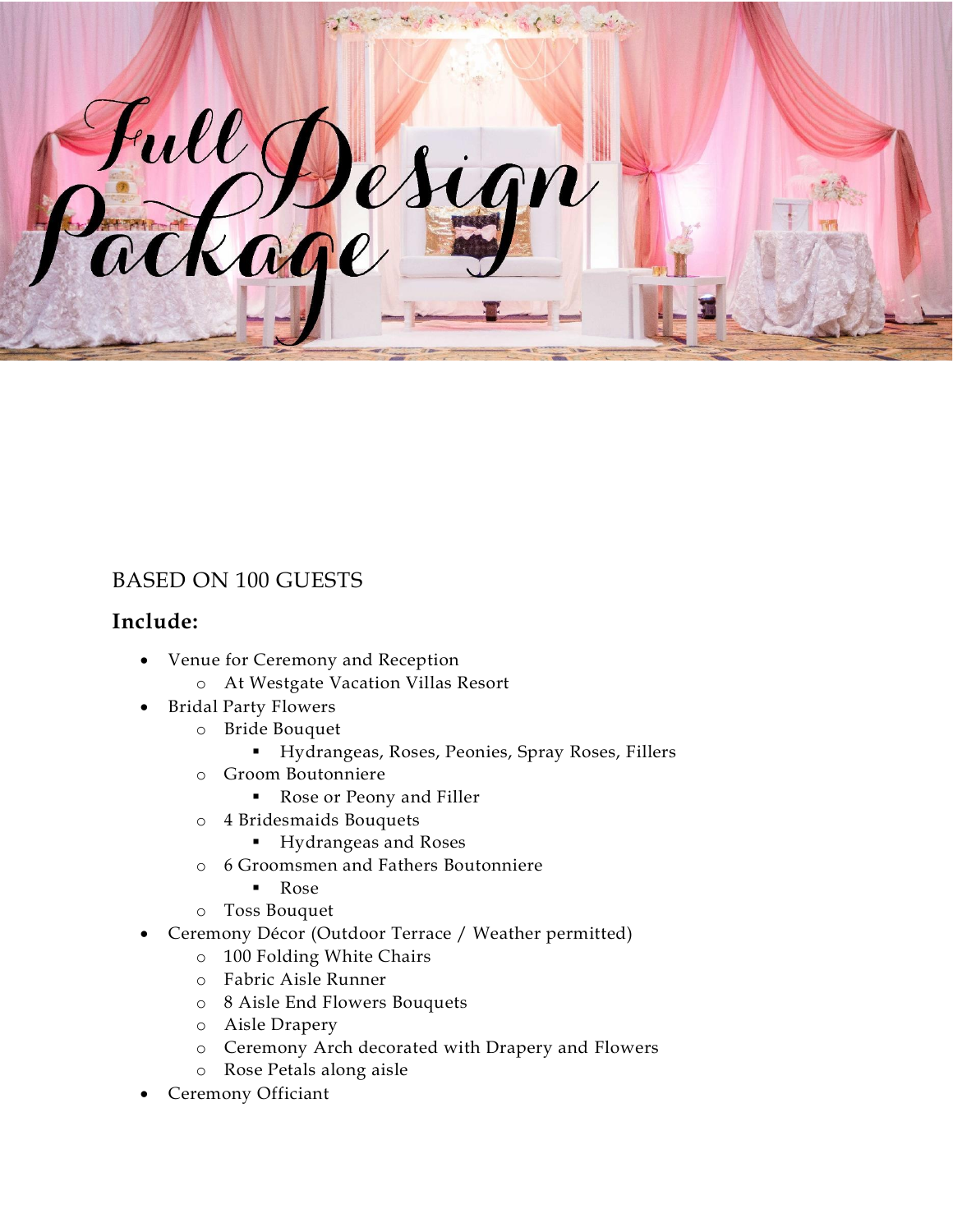- o Rehearsal and Day Off
- Cocktail Hour
	- o Three (3) Hors D'oeuvres
	- o High Top Tables with White Linens
	- o Tables Décor
- Full Design and Décor of Ballroom
	- o Round and Rectangle Tables
	- o Combination of Chiavari (Gold / Silver) and Banquet Chairs
	- o Spandex Chair Cover (White)
	- o Chair Sash (choice of color)
	- o Floor Length Satin Tablecloths (White or Ivory)
	- o Table Overlays and Runners (from selection)
	- o Satin Napkins (choice of color)
	- o Charger Plates (Gold / Silver)
	- o Fresh Flowers Table Centerpieces (Large Tall & Medium Low combination)
		- Hydrangeas, Roses, Spray Roses, Dendrobium Orchids, Fillers, etc.
	- o Votive Candle Holders and Candles
- Custom Backdrop Draping
	- White / Ivory Fabric with accents (your color)
	- **Crystal Curtains**
- Ceiling Drapery
	- o White / Ivory Sheers
- 3 Crystal Chandeliers
- Sweet Heart Table Décor
	- o Premium Linens (Tablecloth, Overlay, Runner and Napkins) (from selection)
	- o Glass Beaded Charger Plates (Gold / Silver)
	- o Fresh Flower Arrangement
		- Hydrangeas, Roses, Spray Roses, Dendrobium Orchids, Fillers, etc.
	- o Candle Holders, Candles, Bouquet Vase, etc.
- Cake Table Décor
	- o Premium Linens (Tablecloth, Overlay, Runner and Napkins) (from selection)
	- o Fresh Flower Arrangement
		- Hydrangeas, Roses, Spray Roses, Dendrobium Orchids, Fillers, etc.
	- o Candle Holders, Candle, Vases, etc.
- Gift Table Décor
	- o Premium Linens (Tablecloth, Overlay, Runner and Napkins) (from selection)
	- o Fresh Flower Arrangement
		- Hydrangeas, Roses, Spray Roses, Dendrobium Orchids, Fillers, etc.
	- o Custom Mail Box / Cage
	- o Candle Holders, Candle, Vases, etc.
- Canopy for Cake Table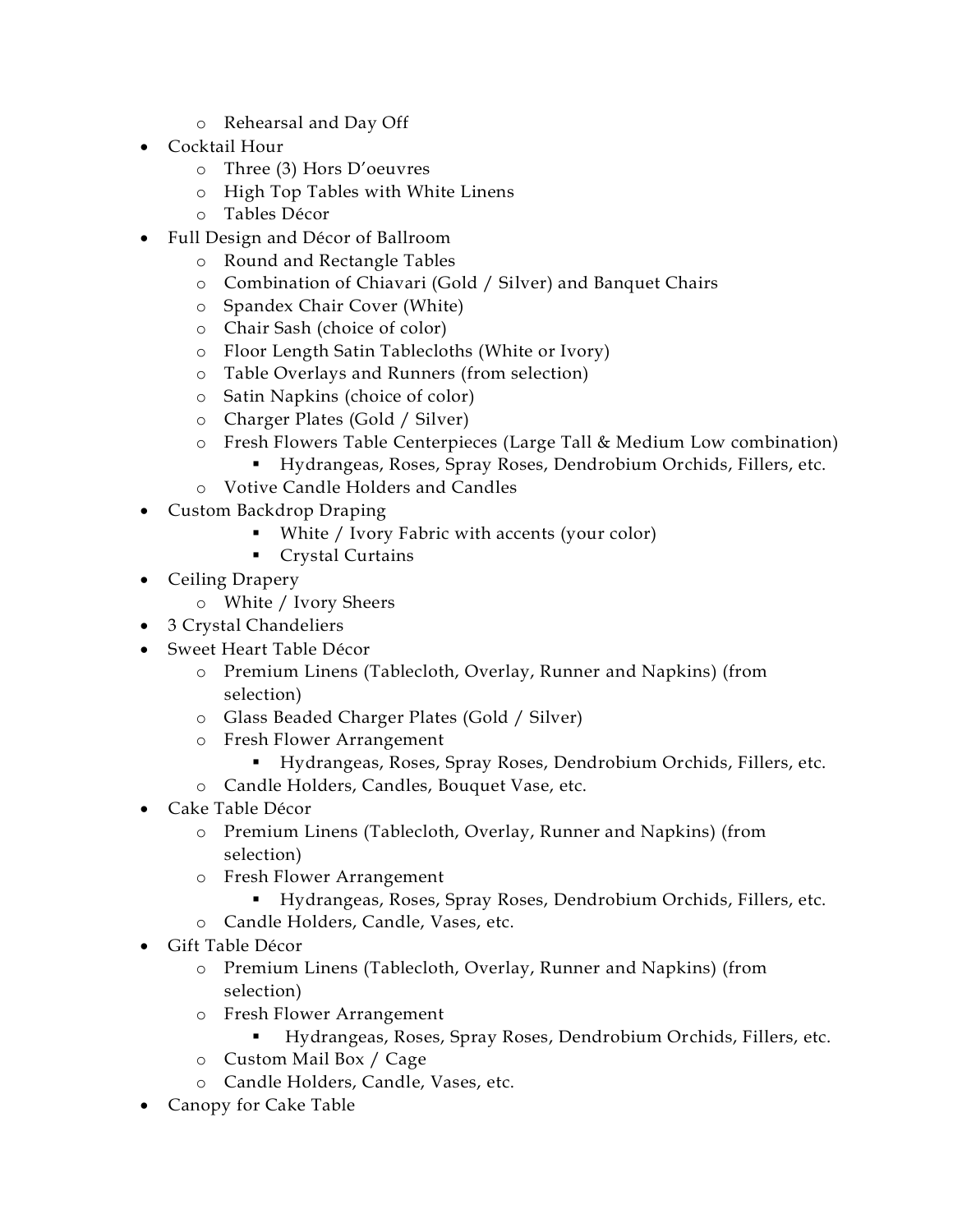- White / Ivory Sheer Drapery
- Hanging Crystals
- Wedding Stationery
	- o Table Numbers
		- Gold / Silver Frame
	- o Escort Cards, Seating Cards, Menu Cards, Thank You Cards, etc.
- White Dance Floor
	- o 16'x16'
- Entrance Table Décor
	- o Premium Linens (Tablecloth, Overlay, Runner and Napkins) (from selection)
	- o Tall Fresh Flower Arrangement
		- Hydrangeas, Roses, Spray Roses, Dendrobium Orchids, Fillers, etc.
	- o Candle Holders, Candle, Vases, etc.
- Dinner Buffet (Based on 100 guests)
	- o 1 Salad (from selection)
	- o 2 Entrée (from selection)
	- o 2 Side Dish (from selection)
	- o Rolls with Butter
	- o Ice Tea, Coffee and Water
- Open Bar (3 Hours)
- Staffing
	- o Banquet Manager, Servers, Bartenders
- China and Glasses
	- o Cocktail and Dinner
- Custom Wedding Cake by Artfully Sweet Orlando
	- o (Couple design, based on 100 guests) \*
	- o Up to three Flavors
	- o Cake Cutting
- Photographer
	- o 6 Hour of coverage
	- o All picture re-touch
	- o DVD or USB
- $\bullet$  DI & MC
	- o 5 Hours
	- o Sound System "2 Way Cabinet"
	- o Basic Light Set Up
	- o 1 Wireless Microphone
- Lighting
	- o 10 Up lights (choice of color)
		- **Wireless DMX Control LED Lights**
	- o Monogram Projection
		- **Initial, Logo, etc.**